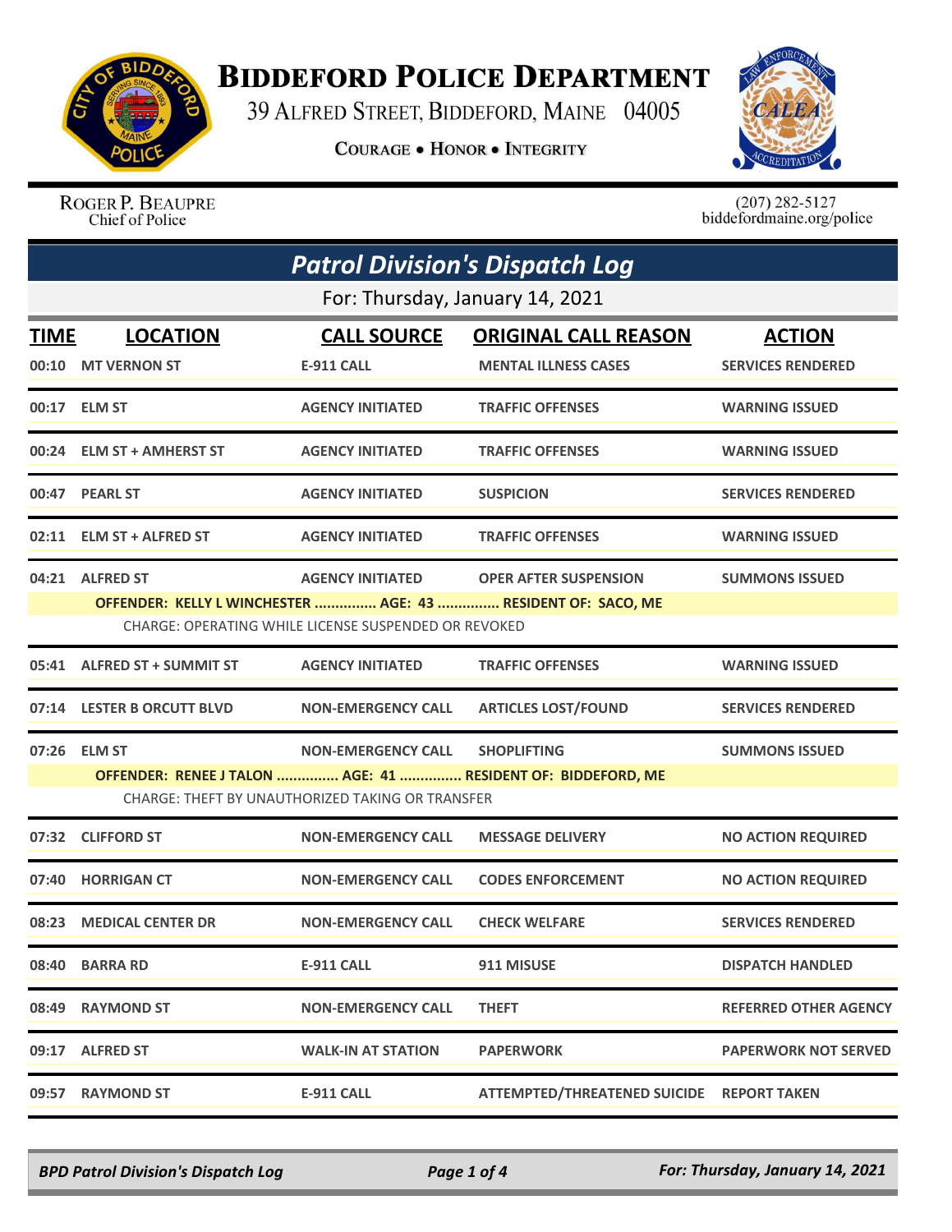| <b>TIME</b> | <b>LOCATION</b>                       | <b>CALL SOURCE</b>        | <b>ORIGINAL CALL REASON</b>                                   | <b>ACTION</b>            |
|-------------|---------------------------------------|---------------------------|---------------------------------------------------------------|--------------------------|
|             | 10:14 BACON ST                        | <b>NON-EMERGENCY CALL</b> | <b>HARASSMENT</b>                                             | <b>REPORT TAKEN</b>      |
|             | 10:25 ALFRED ST                       | <b>NON-EMERGENCY CALL</b> | <b>MESSAGE DELIVERY</b>                                       | <b>SERVICES RENDERED</b> |
|             | 10:36 ALFRED ST                       | <b>WALK-IN AT STATION</b> | <b>CIVIL COMPLAINT</b>                                        | <b>CIVIL COMPLAINT</b>   |
|             | 10:48 FOSS ST                         | <b>AGENCY INITIATED</b>   | <b>ANIMAL COMPLAINT</b>                                       | <b>NEGATIVE CONTACT</b>  |
|             | 10:54 PROSPECT ST                     | <b>AGENCY INITIATED</b>   | <b>ANIMAL COMPLAINT</b>                                       | <b>NEGATIVE CONTACT</b>  |
|             | 11:01 PROSPECT ST                     | <b>AGENCY INITIATED</b>   | <b>ANIMAL COMPLAINT</b>                                       | <b>NEGATIVE CONTACT</b>  |
|             | 11:08 CLARK ST                        | <b>AGENCY INITIATED</b>   | <b>ANIMAL COMPLAINT</b>                                       | <b>NEGATIVE CONTACT</b>  |
| 11:15       | <b>HERRING AVE EXT</b>                | <b>AGENCY INITIATED</b>   | <b>ANIMAL COMPLAINT</b>                                       | <b>SUMMONS ISSUED</b>    |
|             |                                       |                           | OFFENDER: PHILIP J TOMAH  AGE: 39  RESIDENT OF: BIDDEFORD, ME |                          |
|             | <b>CHARGE: KEEPING UNLICENSED DOG</b> |                           |                                                               |                          |
|             | 11:27 ELM ST                          | <b>NON-EMERGENCY CALL</b> | <b>ARTICLES LOST/FOUND</b>                                    | <b>REPORT TAKEN</b>      |
|             | 11:32 HILL ST                         | <b>AGENCY INITIATED</b>   | <b>ANIMAL COMPLAINT</b>                                       | <b>NEGATIVE CONTACT</b>  |
|             | 11:37 HILL ST                         | <b>AGENCY INITIATED</b>   | <b>ANIMAL COMPLAINT</b>                                       | <b>SERVICES RENDERED</b> |
|             | 11:42 HILL ST                         | <b>AGENCY INITIATED</b>   | <b>ANIMAL COMPLAINT</b>                                       | <b>NEGATIVE CONTACT</b>  |
|             | 11:56 SOUTH ST                        | <b>E-911 CALL</b>         | <b>DEATH ATTENDED &amp; UNATTENDED</b>                        | <b>REPORT TAKEN</b>      |
|             | 12:07 POOL ST                         | <b>AGENCY INITIATED</b>   | <b>TRAFFIC OFFENSES</b>                                       | <b>WARNING ISSUED</b>    |
|             | 12:15 POOL ST                         | <b>AGENCY INITIATED</b>   | <b>TRAFFIC OFFENSES</b>                                       | <b>WARNING ISSUED</b>    |
|             | 12:24 WEST ST                         | <b>AGENCY INITIATED</b>   | <b>TRAFFIC OFFENSES</b>                                       | <b>WARNING ISSUED</b>    |
|             | 12:38 WEST ST                         | <b>AGENCY INITIATED</b>   | <b>TRAFFIC OFFENSES</b>                                       | <b>VSAC ISSUED</b>       |
|             | 12:45 SIMARD AVE + MILLER AVE         | <b>NON-EMERGENCY CALL</b> | <b>ARTICLES LOST/FOUND</b>                                    | <b>SERVICES RENDERED</b> |
|             | 12:45 MORIN ST                        | <b>NON-EMERGENCY CALL</b> | <b>SUSPICION</b>                                              | <b>GONE ON ARRIVAL</b>   |
|             | 12:51 WEST ST                         | <b>AGENCY INITIATED</b>   | <b>TRAFFIC OFFENSES</b>                                       | <b>WARNING ISSUED</b>    |
|             | 12:52 HILL ST                         | <b>AGENCY INITIATED</b>   | <b>ANIMAL COMPLAINT</b>                                       | <b>SERVICES RENDERED</b> |
|             | 13:04 LEON ST                         | <b>AGENCY INITIATED</b>   | <b>ANIMAL COMPLAINT</b>                                       | <b>NEGATIVE CONTACT</b>  |
|             | 13:09 ELM ST                          | <b>AGENCY INITIATED</b>   | <b>TRAFFIC OFFENSES</b>                                       | <b>VSAC ISSUED</b>       |
|             | 13:12 RAYMOND ST                      | <b>AGENCY INITIATED</b>   | <b>ANIMAL COMPLAINT</b>                                       | <b>NEGATIVE CONTACT</b>  |
|             |                                       |                           |                                                               |                          |

*BPD Patrol Division's Dispatch Log Page 2 of 4 For: Thursday, January 14, 2021*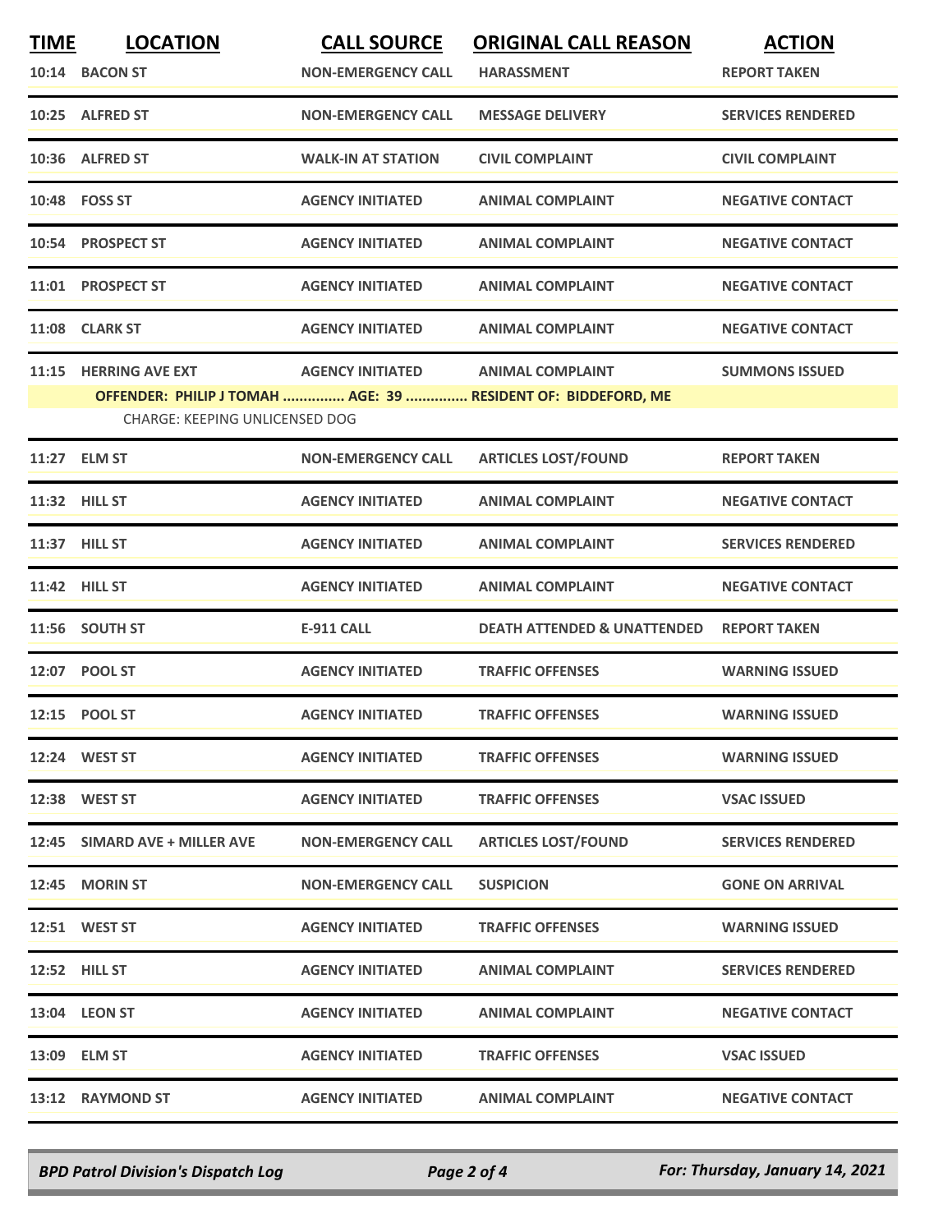| <b>TIME</b>   | <b>LOCATION</b>                            | <b>CALL SOURCE</b>                | <b>ORIGINAL CALL REASON</b>                                                               | <b>ACTION</b>                |
|---------------|--------------------------------------------|-----------------------------------|-------------------------------------------------------------------------------------------|------------------------------|
| 13:34 HILL ST |                                            | <b>AGENCY INITIATED</b>           | <b>ANIMAL COMPLAINT</b>                                                                   | <b>SERVICES RENDERED</b>     |
|               | 13:42 BACON ST                             | <b>AGENCY INITIATED</b>           | <b>ANIMAL COMPLAINT</b>                                                                   | <b>NEGATIVE CONTACT</b>      |
| 13:44 HILL ST |                                            | <b>AGENCY INITIATED</b>           | <b>TRAFFIC OFFENSES</b>                                                                   | <b>WARNING ISSUED</b>        |
|               | 13:55 BACON ST                             | <b>AGENCY INITIATED</b>           | <b>ANIMAL COMPLAINT</b>                                                                   | <b>SERVICES RENDERED</b>     |
|               | 14:06 WILLIAMS CT                          | <b>AGENCY INITIATED</b>           | <b>CRIMINAL MISCHIEF OF SIGN</b>                                                          | <b>REPORT TAKEN</b>          |
|               | 14:08 CLEAVES ST                           | <b>AGENCY INITIATED</b>           | <b>ANIMAL COMPLAINT</b>                                                                   | <b>NEGATIVE CONTACT</b>      |
| 14:15         | <b>GEORGE ST</b>                           | <b>AGENCY INITIATED</b>           | <b>ANIMAL COMPLAINT</b>                                                                   | <b>NEGATIVE CONTACT</b>      |
|               | 14:21 SOUTH ST                             | <b>WALK-IN AT STATION</b>         | <b>FRAUD / SCAM</b>                                                                       | <b>REPORT TAKEN</b>          |
|               | 14:23 CENTER ST + ELM ST                   | <b>AGENCY INITIATED</b>           | <b>PAPERWORK</b>                                                                          | <b>NEGATIVE CONTACT</b>      |
| 14:25         | <b>CLIFFORD ST</b>                         | <b>AGENCY INITIATED</b>           | <b>ANIMAL COMPLAINT</b>                                                                   | <b>SERVICES RENDERED</b>     |
|               | 14:36 GOVE ST                              | <b>AGENCY INITIATED</b>           | <b>ANIMAL COMPLAINT</b>                                                                   | <b>NEGATIVE CONTACT</b>      |
|               | 14:44 SIMARD AVE                           | <b>AGENCY INITIATED</b>           | <b>ANIMAL COMPLAINT</b><br>OFFENDER: JASON P BRIDGES  AGE: 43  RESIDENT OF: BIDDEFORD, ME | <b>SUMMONS ISSUED</b>        |
|               | <b>CHARGE: KEEPING UNLICENSED DOG</b>      |                                   |                                                                                           |                              |
| 15:24         | <b>BACON ST</b>                            | <b>E-911 CALL</b>                 | 911 MISUSE                                                                                | <b>SERVICES RENDERED</b>     |
|               | 15:38 MAIN ST + MAPLEWOOD AVE              | <b>AGENCY INITIATED</b>           | <b>TRAFFIC OFFENSES</b>                                                                   | <b>WARNING ISSUED</b>        |
|               | 15:39 CLIFFORD ST                          | <b>NON-EMERGENCY CALL</b>         | <b>TRESPASSING</b>                                                                        | <b>REPORT TAKEN</b>          |
| 15:49         | <b>MAIN ST</b>                             | AGENCY INITIATED TRAFFIC OFFENSES |                                                                                           | <b>SUMMONS ISSUED</b>        |
|               | <b>CHARGE: FAILURE TO REGISTER VEHICLE</b> |                                   | OFFENDER: MICHAEL L BOTTIGLIERI  AGE: 54  RESIDENT OF: SANFORD, ME                        |                              |
|               | 16:27 ACORN ST                             | <b>NON-EMERGENCY CALL</b>         | <b>PARKING COMPLAINT</b>                                                                  | <b>PARKING TICKET ISSUED</b> |
|               | 16:50 PROSPECT ST                          | <b>E-911 CALL</b>                 | <b>DOMESTIC COMPLAINTS</b>                                                                | <b>REPORT TAKEN</b>          |
|               | 16:59 WEST COLE RD + ALFRED ST             | <b>AGENCY INITIATED</b>           | <b>TRAFFIC OFFENSES</b>                                                                   | <b>WARNING ISSUED</b>        |
|               | 17:04 MARINER WAY                          | <b>NON-EMERGENCY CALL</b>         | <b>ARTICLES LOST/FOUND</b>                                                                | <b>SERVICES RENDERED</b>     |
|               | 17:15 PRECOURT ST + BAKERS WAY             | <b>AGENCY INITIATED</b>           | <b>TRAFFIC OFFENSES</b>                                                                   | <b>WARNING ISSUED</b>        |
| 17:29         | <b>CRESCENT ST</b>                         | <b>AGENCY INITIATED</b>           | <b>PAPERWORK</b>                                                                          | <b>PAPERWORK SERVED</b>      |
|               | 18:15 ALFRED ST + LAMBERT ST               | <b>AGENCY INITIATED</b>           | <b>TRAFFIC OFFENSES</b>                                                                   | <b>WARNING ISSUED</b>        |

*BPD Patrol Division's Dispatch Log Page 3 of 4 For: Thursday, January 14, 2021*